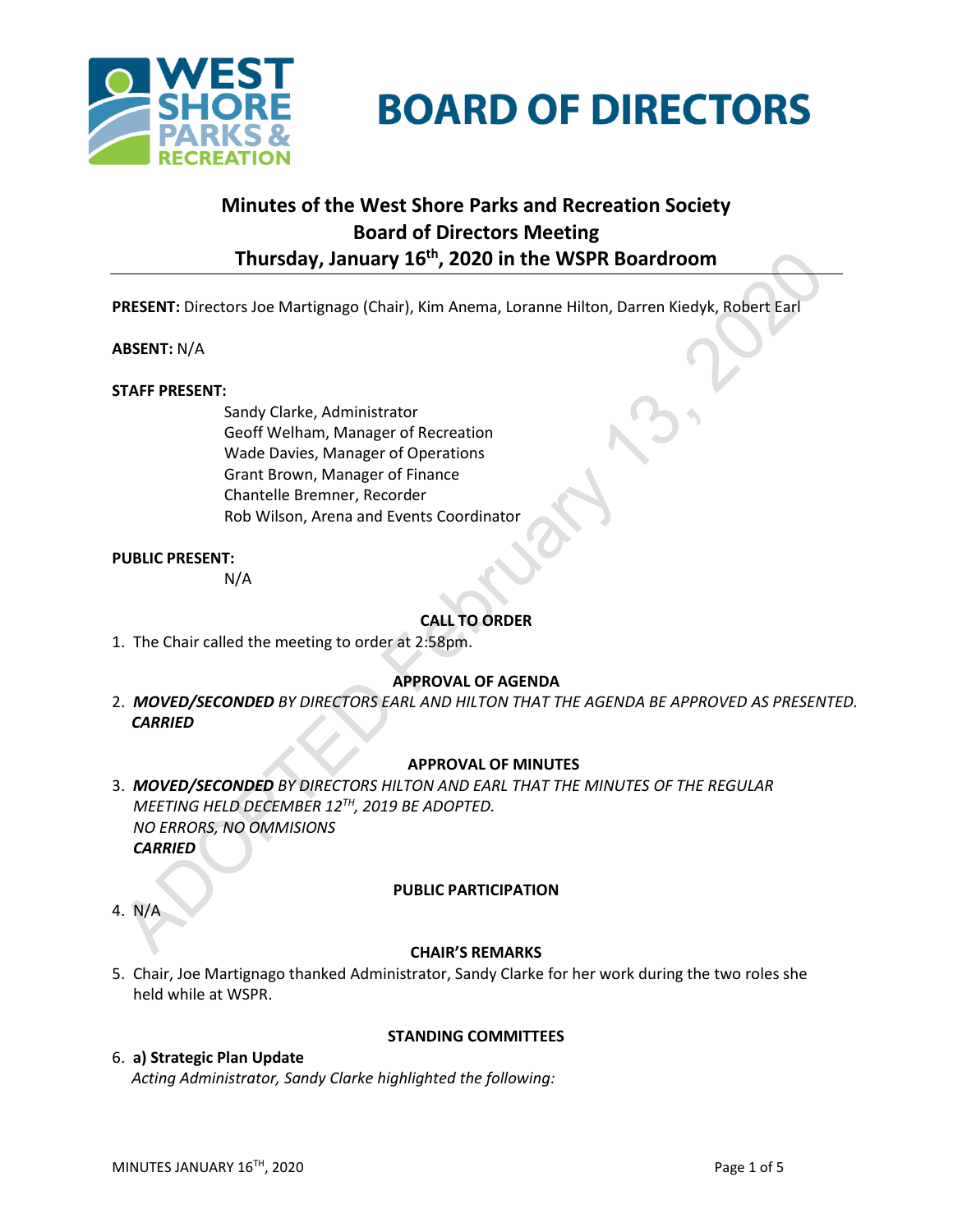- The Strategic Plan has been updated to January 2020, with future action items noted in BOLD. This will be ready for the next CAO. Each year, a Staff Day is facilitated and an overview is presented of what has been accomplished from the Strategic Plan. In the fall of 2020, the board of directors and staff will review the priorities for the upcoming year and the information in the Strategic Plan. The updated Strategic Plan includes a document outlining key trends facing communities as discovered through a recent survey conducted by BCRPA.

## **b) Finance – Fees and Charges Report**

*Rob Wilson, Arena and Events Coordinator highlighted the following:*

- The fees and charges are assessed each year based on other recreation centres in the region, usage levels, budgetary demands and other factors. Staff recommend a 2% average increase in most fee categories to match increases included in the 2020 budget.

There was a board discussion around what policies and guidelines are in place around setting the fees and charges each year.

*MOVED/SECONDED BY DIRECTORS ANEMA AND HILTON THAT THE PRESENTED 2020-2021 FEES AND CHARGES BE APPROVED AS PRESENTED. CARRIED*

## **OLD BUSINESS**

7. N/A

## **NEW BUSINESS**

8.N/A

## **FOR INFORMATION**

9. **a) Administrator's Report** 

*Acting Administrator, Sandy Clarke highlighted the following:*

## **Administration/Human Resources**

Since the exit of our CAO in June of 2017 a number of staff have been working in an acting capacity as the resulting shuffle of staff impacted 6 positions. Now that the CAO position is posted on a permanent basis we have been able to work with the Union and secure all staff into permanent positions. This decreases any uncertainty for staff and was welcome news for all that have been in the acting roles.

Pass sales were very strong in the month of December as patrons were holding off on renewing their pass due to the longer pool shutdown. Overall pass sales were up 11.8% at the end of December over 2018. The largest increases in pass sales were the annual pass (up 10.28%), family pass (up 6.90%) and regional pass (up 25.94%). We are seeing a trend towards purchasing longer term passes by our patrons.

Year-end preparation is under way. Finance staff began meeting with department heads and supervisors in early December to go over tasks, expectations and deadlines. Year-end timelines were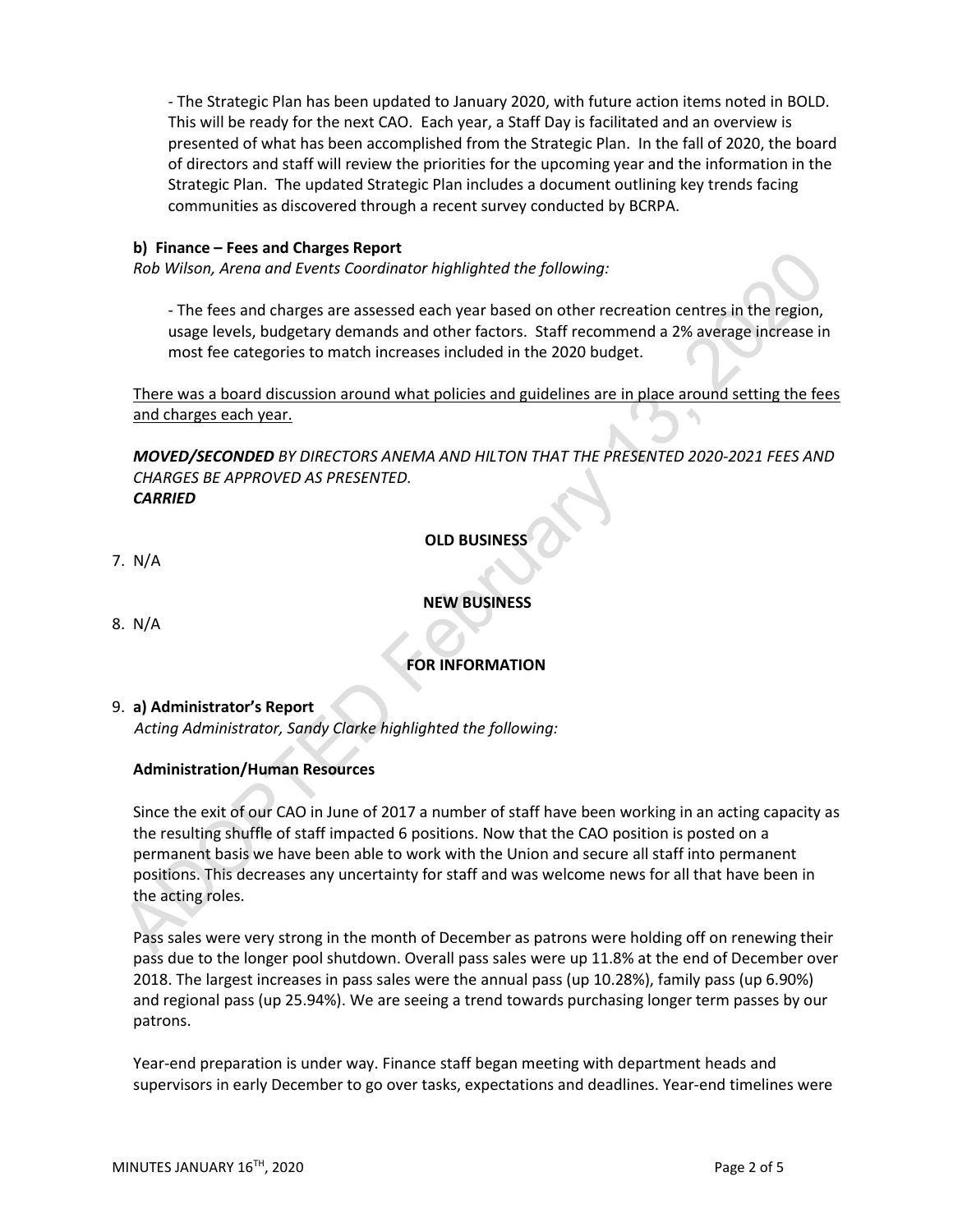sent out and reminders are emailed often. It is a very busy time of year for the finance team and the support of the other departments is greatly appreciated.

## **Operations**

Annual maintenance on the pool for 2019 was completed in late December, with the pool re-opening on December 27<sup>th</sup> after a 6 week closure. This year's maintenance was longer than usual as the liner on the main pool tank was replaced. A new feature called SoftWalk was installed along with the new liner, which provides additional cushioning and joint support for rehabilitation, aquafit, and other pool fitness. In addition, signage in all pool and change room areas was replaced and repairs were done in the sauna, hot tub, equipment and staff areas. Also completed over the Christmas break was the replacement of the roof over the picnic shelter.

The Indoor Sports Complex is the next major project which is being installed by Cascadia Sports Systems during January 2-17, 2020. The grand opening of the space is tentatively scheduled for Monday, January 20<sup>th</sup> at 10 am. The arena staff team have spent the past few weeks preparing for the opening of the Indoor Sport Complex. There have been a number of stages involved with this process including setting rental fees, receiving requests from user groups, allocating the space fairly and efficiently, building the necessary components in PerfectMind, and preparing rental contracts. The turf portion of the ISC currently has 9 unique user groups booked into the space for approximately 41 hours of baseball, softball, and soccer use. The sport floor portion of the ISC is more program based and has 82.5 hours of weekly usage. The programs utilizing the space include Pickleball, Floor Hockey, Jazzercise, Wheelchair Sports, After School Care, Aikido, and Toddler Social. User groups such as Boccia, Softball, and Figure Skating have also booked time.

## **Programs**

Staff met with members of the newly formed Westshore Pickleball Association to discuss the groups desire to have more indoor and outdoor pickleball courts on the West Shore. Staff shared information about the drop-in programs that will begin upon opening of the ISC as well as rental availability and fees. Staff also passed along contact information for the management team at the PFC Indoor Fieldhouse who are also looking at building indoor pickleball courts.

Winter break camps over the December holidays saw 262 children enjoy a variety of activities including skating, swimming, sports in the ISC, crafts and out trips to local parks and beaches.

In the Weight Room and Fitness Studio, new equipment was installed in December to replace equipment which had reached the end of its lifespan. New spin bikes, recumbent bikes, a new rowing machine, and an air assault bike are now in use and have received positive feedback from gym users and cycling class participants.

Winter 2020 pool and fitness registration is very strong with waitlists in a number of courses. Where possible, staff have worked over the holidays to create additional classes and accommodate as many waitlisted individuals as possible. New Aquatic and Fitness staff have also been hired in order to meet growing demand for programs in both areas.

As part of the Physical Literacy for Communities grant WSPR organized and hosted 5 Physical literacy based workshops over the last couple of months. These included: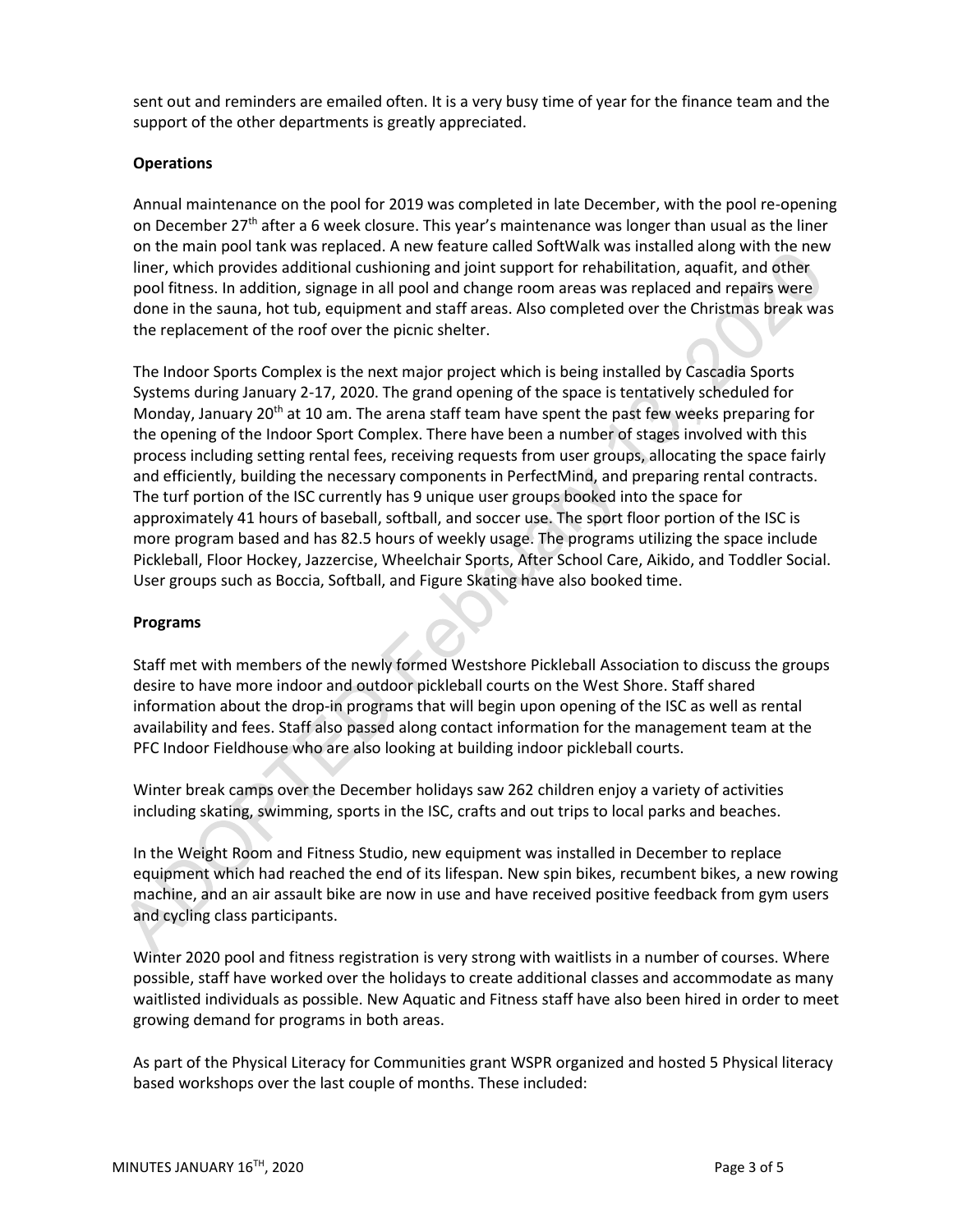- NCCP Fundamental Movement Skills Workshop 14 people
- Physical Literacy Movement Preparation 17 people
- PL501 Physical Literacy Development for Participants with Disabilities 27 people
- $\bullet$  High 5 Principle of Healthy Child Development 23 people
- Quality Physical Literacy Experiences 18 people

Attendees came from all over the CRD and represented organizations such as WSPR, PISE, UVIC, SEAPARC, Oaklands Community Centre, James Bay community Centre, Rogers Out of school care, OneAbility and Victoria Baseball. Many attendees took the whole workshop series which is a national, blended e-learning and in-person training experience that provides the opportunity to become a recognized physical literacy instructor. The purpose of the four training modules is to equip front-line physical activity workers with the ability to design and deliver quality programs that effectively enhance the development of physical literacy in their programs.

The Ministry of Children and Family Development gave WSPR an early Christmas present with the confidential announcement that WSPR was the recipient of \$2,799,456.00 for the creation of 40 new licensed afterschool child care spaces. The funding, along with the 1 million already received through UBCM for 24 new licensed daycare spaces and 20 new licensed preschool spaces, will transform the upper JDF Rec Centre into the JDF Child Care Centre. Staff will begin the RFP process in January/February to hire a Project Manager.

WSPR staff and the Westshore Skatepark Coalition presented to Metchosin Mayor and Council on Monday, December 16, 2019. There was some good discussion and a number of community members spoke in support of the skatepark. Metchosin Mayor and council agreed to the project in principal and will have further discussions during budget conversations in February 2020. Mayor and council also put forward that letters be written (by Metchosin Council) to the MLAs and Ministry of Education to encourage financial support. The final two presentations will occur in January for the District Of Highlands and the Town of View Royal.

## *FOR INFORMATION ONLY*

Administrator, Sandy Clarke showed the board of directors a video that was put together to showcase the desire by the community and the West Shore Skatepark Coalition for a skatepark in the West Shore.

Discussion was had among the board of directors regarding the ownership of the skatepark, timeline for generating funding and determining whether it is a WSPR-led or West Shore Skatepark Coalitionled project. If it is a WSPR-led project, it makes sense to add it to the 5 Year Capital and Operating Plan.

The board of directors asked staff to generate a report including the total estimate amount for the completion of the project, the amount intending to be fundraised, and what is expected financially from councils.

*MOVED/SECONDED BY DIRECTORS ANEMA AND KIEDYK THAT A STAFF REPORT BE WRITTEN WHICH RECOMMENDS ADDING THE SKATEPARK TO THE CAPITAL AND OPERATING PLAN FOR 2021 FOR CONSIDERATION.*

## *CARRIED*

\*Note – It was suggested that the options for funding the skatepark would still need to be reviewed.